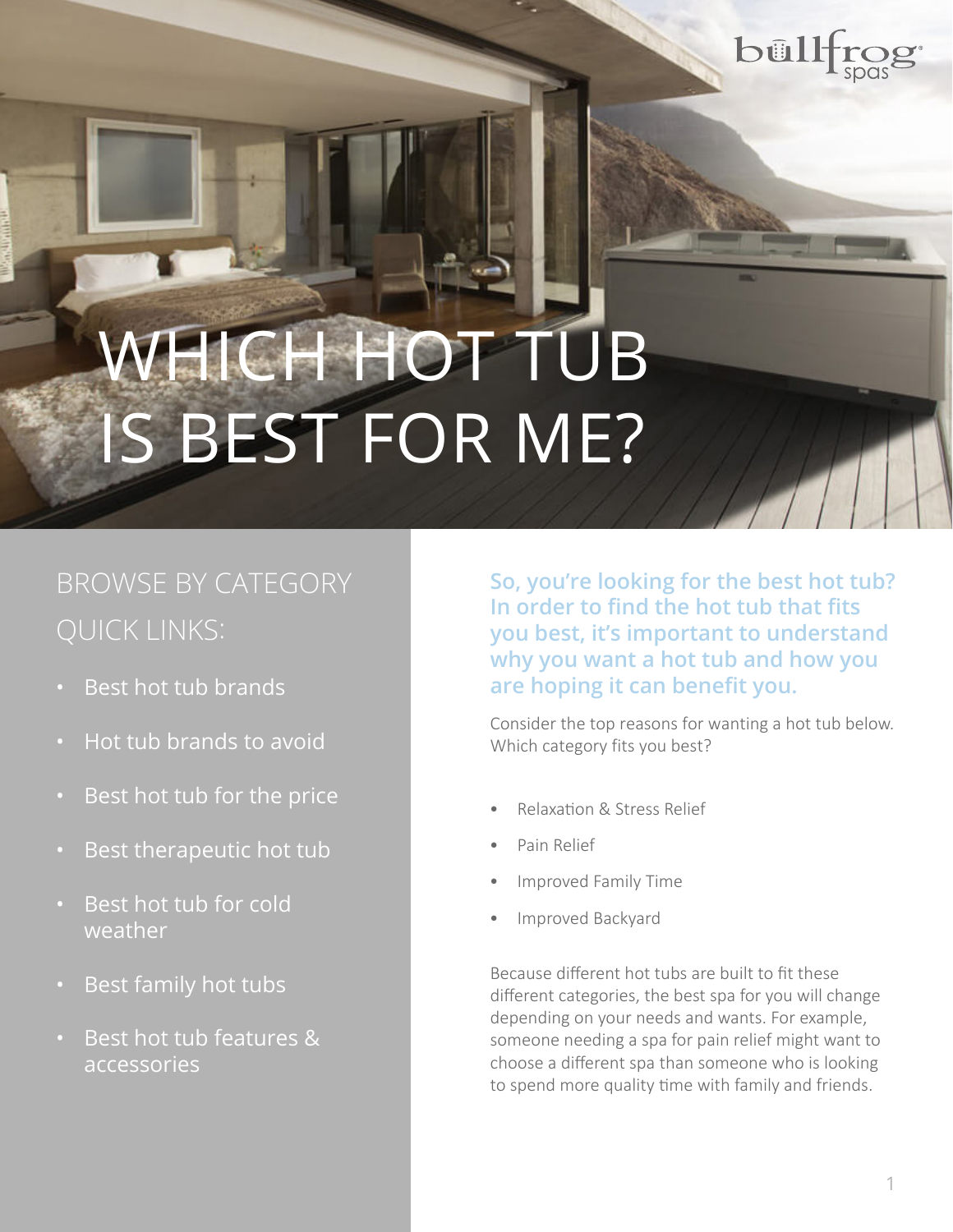# <span id="page-1-0"></span>BEST HOT TUB BRANDS

With over 50 hot tub manufacturers worldwide, you may be a little overwhelmed about deciding on a hot tub brand. Luckily, we've narrowed it down to the 3 brands that we consider to be the best. Here's a little info on them.

# Bullfrog Spas®

Bullfrog Spas offers the most personalized and customizable hot tub. The patented JetPak Therapy System features 17 interchangeable JetPak massages. It is the only spa that allows you to find the jet massage for your specific needs and place it in the seat that fits your height.

Bullfrog Spas are also designed to be the most energy efficient hot tubs available. In fact, data from the California Energy Commission shows that Bullfrog Spas use less energy than any other hot tub in their class. Bullfrog Spas' advanced plumbing design eliminates up to 90% of traditional plumbing, saving you power, energy, and money.



Bullfrog Spas also provides reliable, sturdy construction and simple water care systems to make your spa easy to maintain.

## Hot Spring®

Hot Spring is the largest hot tub manufacturer in the industry and has over 900 dealer locations worldwide. These dealers pride themselves on great customer care.

 Hot Spring features the ACE® Salt Water System. This unique system uses a diamond electrode to sanitize the spa water which means you'll need fewer chemicals like chlorine and bromine.

### Jacuzzi®

Jacuzzi is the original and best-known hot tub brand. The Jacuzzi brothers invented the first hydrotherapy pump in the 1950s and popularized the use of outdoor hot tubs by the 1980s.

 The Jacuzzi brand is known for quality and longevity. Each spa is built with high-quality materials and receives more than 250 quality checks before being shipped.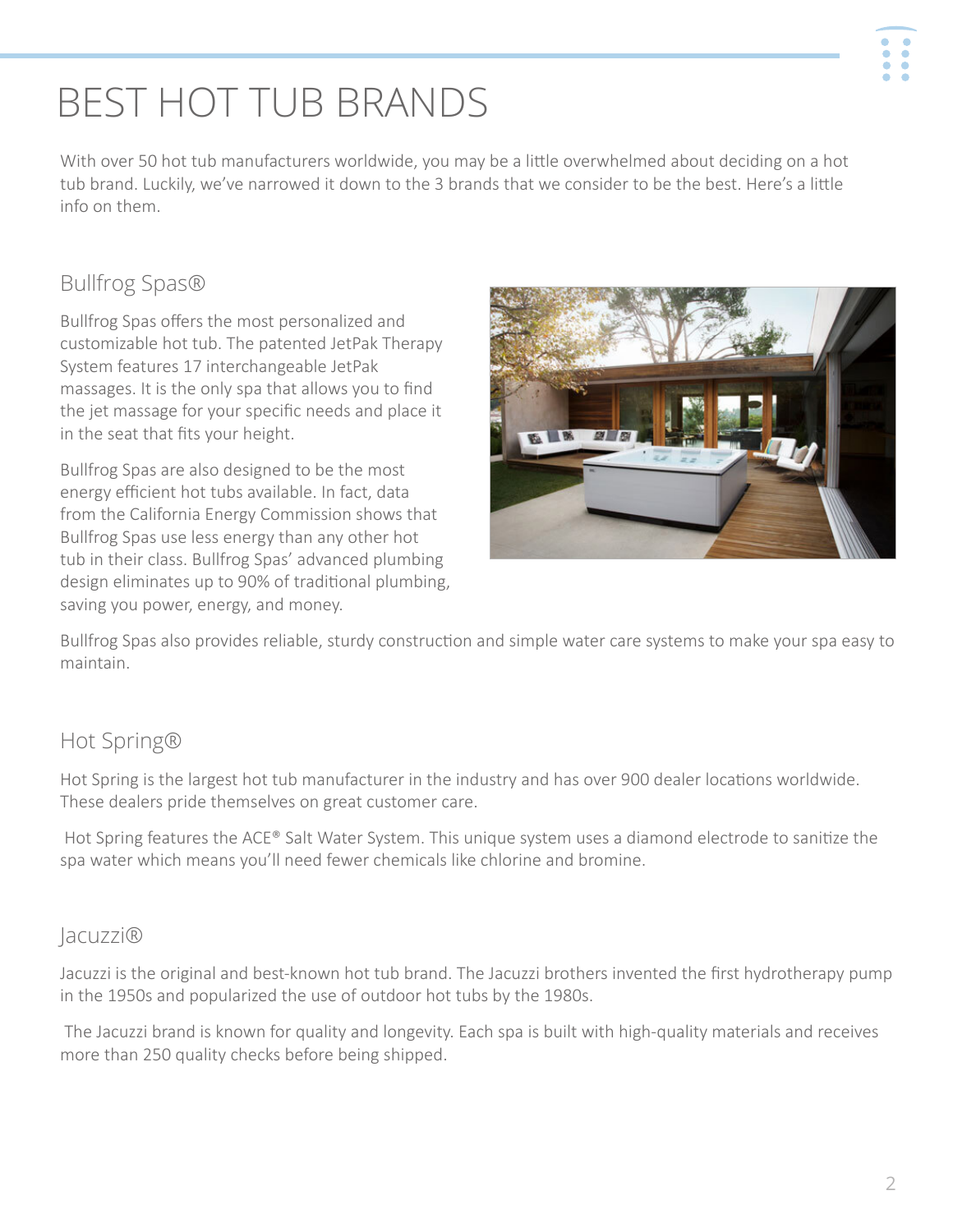# $\ddot{\bullet}$  $\ddot{\bullet}$

# <span id="page-2-0"></span>HOT TUB BRANDS TO AVOID

Now that you know about the best spa brands, what about the not-so-great ones?

To determine if a hot tub brand is one you should avoid, keep an eye out for the following:

### Bad reviews

Make sure you read reviews carefully when considering a hot tub brand. If the brand has a low star rating or has very few reviews, think twice before investing in one.

### Bad service

The majority of hot tubs are distributed through locally owned spa dealerships who can help deliver, install, and care for your spa.

Getting a hot tub on Amazon or a similar site might seem like a good deal, but what actually happens when the spa shows up? Most of these hot tubs are dropped on your driveway and you're left to install it yourself.

And what about when a part breaks? Without a dealer who specializes in maintaining the hot tub brand, you may have trouble getting the parts you need or getting them fixed.

We recommend purchasing your hot tub from a reputable dealer or store that offers delivery, installation, and service.

## Substandard warranty

The best spa manufacturers offer great warranty coverage. For example, Bullfrog Spas offers a lifetime warranty on the EnduraFrame spa frame and up to 10 years on the spa shell.

 However, there are some manufacturers who don't offer a satisfactory warranty because they know their hot tubs won't last long. In any case, be sure to check out the warranty coverage before you buy.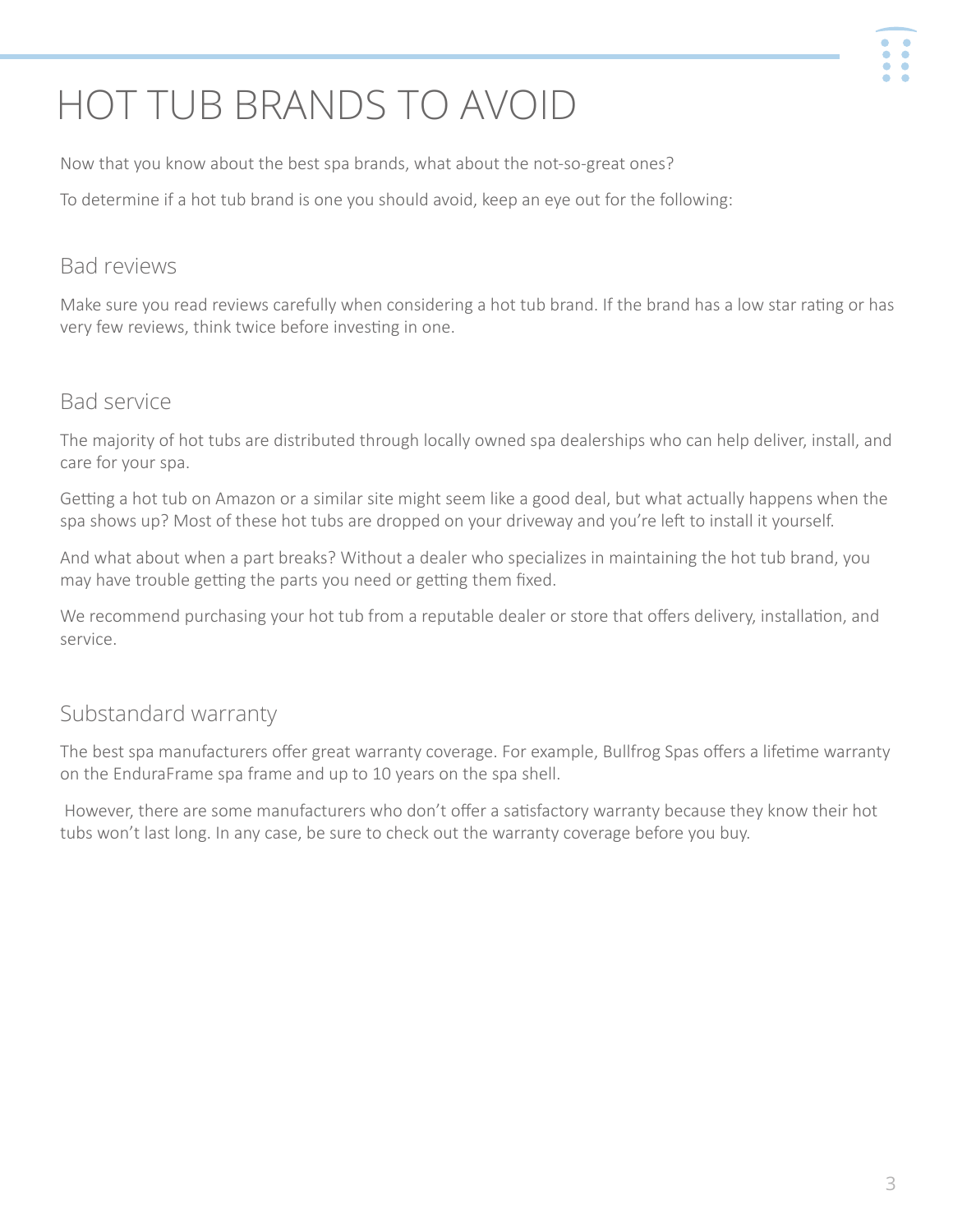#### $\ddot{\bullet}$ ŏ  $\bullet$

# <span id="page-3-0"></span>BEST HOT TUB FOR THE PRICE

Did you know hot tubs can cost anywhere between \$2,000 – \$20,000?

That's quite a price range.

It's safe to assume that a \$20,000 spa is going to be better than a \$2,000 hot tub, but what if you can't afford the absolute best?

If you want to get the best hot tub for your money, consider these 3 things:

**1. Quality parts** – Don't settle for a cheap spa because of a low price tag. These low-quality hot tubs break down easily which leads to frustration and additional money spent on maintenance. On the contrary, the best spas should last 10+ years and have great warranty coverage if things go wrong. We'd also recommend looking for hot tubs that are manufactured in the USA or Canada so you can be sure no corners are being cut.

**2. Energy efficiency** – Poorly designed hot tubs cost you lots of money in the long run because of high energy bills. Hot tubs built without proper insulation and efficient piping will have a harder time keeping the water hot and will use more electricity, in turn costing you more money.

**3. Water care** – Cheap hot tubs lack quality water care systems and filters. Because your spa water will get dirty quicker, you'll need to spend more money on hot tub chemicals and deep-clean your spa more often. Look for a hot tub that offers an ozone or UV sanitation system to help save you money over the lifetime of the spa.

Many of the top hot tub brands offer high-quality spas with fewer features so you can get a great spa for less money. For example, check out the Bullfrog Spas R Series spas.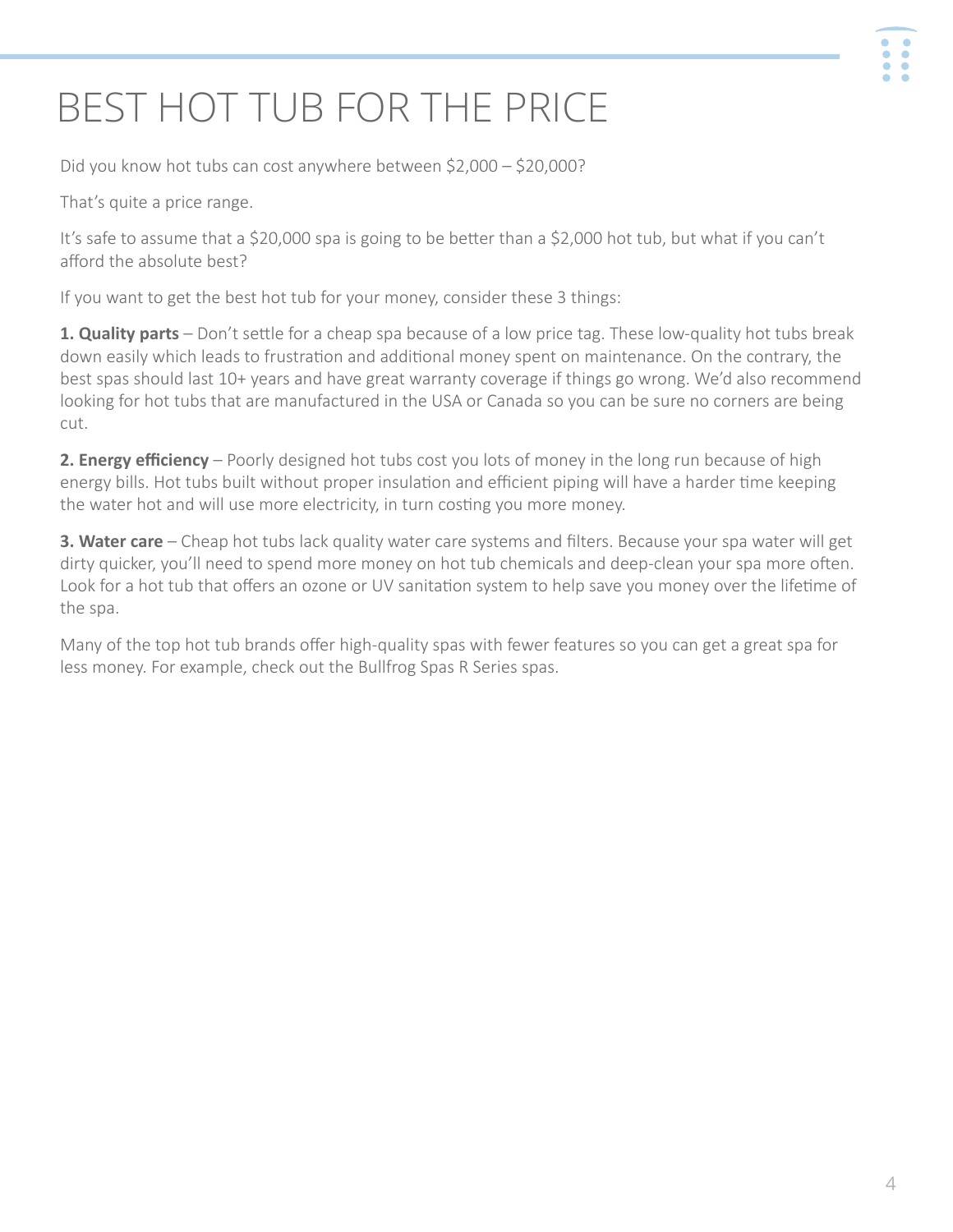5

# <span id="page-4-0"></span>BEST THERAPEUTIC HOT TUB

If you're wanting a hot tub because of its therapeutic benefits, understanding hot tub jet options is important. The best therapeutic hot tub will have a variety of jet types, optimum jet placement, and sufficient jet power.

Let's learn a little bit more about each.

### Jet types

Hot tubs should have a variety of jet types to cater to different muscle groups, the amount of soreness you have, and your relaxation preferences. Here are some examples of the best therapeutic jet options:

- **Single pulse** slow and deliberate pulsing action that rhythmically loosens muscles and eliminates stress
- **• Dual pulse** medium pressure massage with 2 rapidly pulsating spinning jet nozzles for deep relaxation and stress relief
- **• Oscillator** unique and deliberate kneading action that is both therapeutic and soothing
- **• RainShower**  smooth and lightly relaxing massage with a constant stream of gentle pressure

## Jet Placements

Jets are strategically placed throughout a hot tub to target each muscle in your body and provide optimum relaxation. If there is a specific muscle pain that you are hoping to relieve by using a hot tub, make sure the spa you choose has jets targetting that muscle. Not all hot tubs have jets targeting every muscle, but the therapeutic spas should target each of the following:

- **• Neck**
- **• Shoulders**
- **• Back**
- **• Spine**
- **• Wrists**
- **• Calves**
- **• Feet**



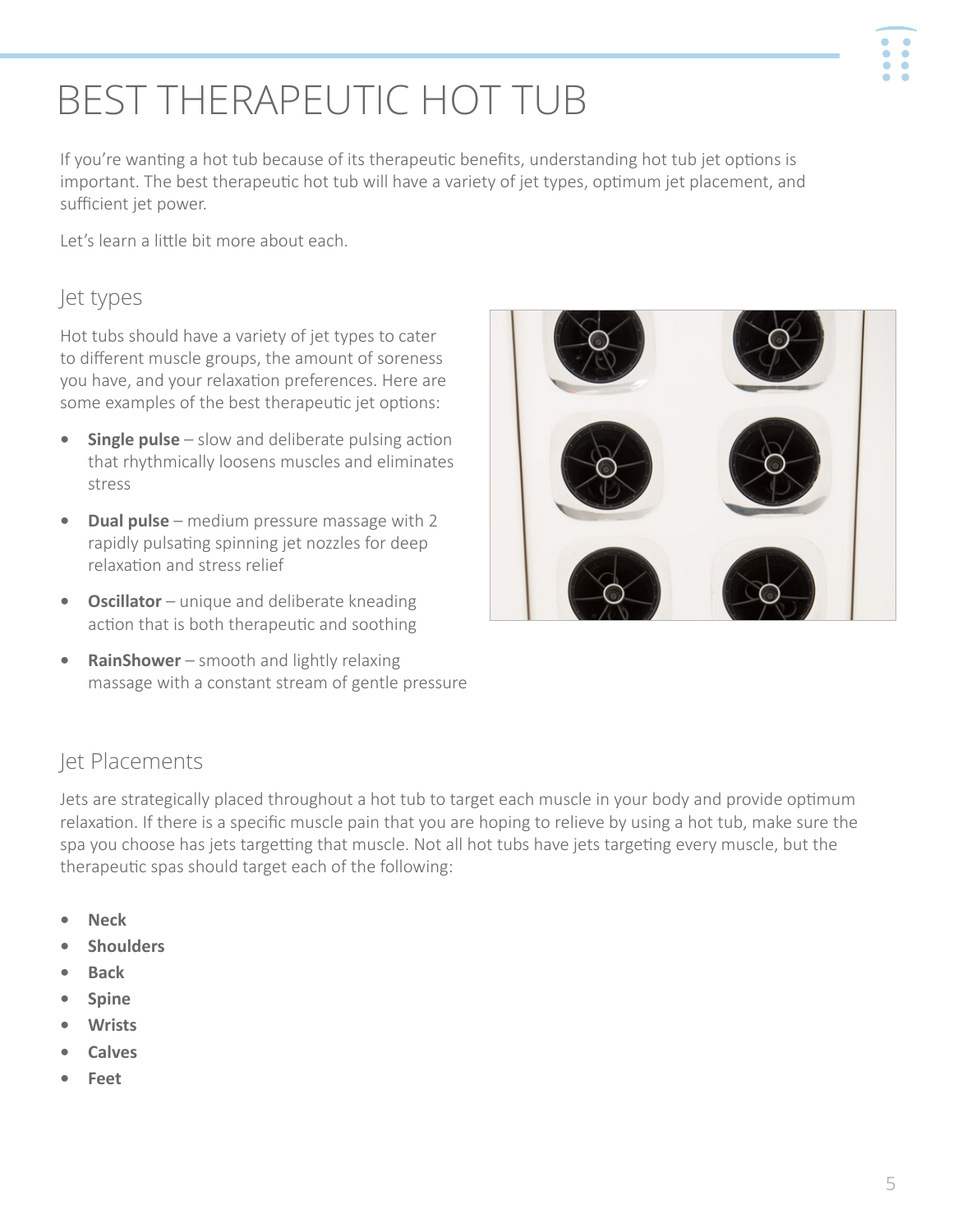### <span id="page-5-0"></span>Jet Power

If you've ever used a public hot tub, you probably noticed that the jets weren't as powerful as you maybe would have liked. This was likely the result of the hot tub having a pump with low horsepower.

The most powerful spa pumps have up to 5 horsepower. If hot tub therapy is your main reason for getting a spa, then a hot tub pump with less than 3 HP is probably not the best choice for you.

### Jet Customization

The problem with most spas is that the jets are fixed in place and the jet types are decided by the manufacturer. This leads to an attempt at a one-size-fits-all hot tub.

However, how many of us are actually the same size and have the exact same therapy or relaxation needs?

That's why Bullfrog Spas came up with the JetPak Therapy System. With 17 interchangeable JetPak massages and varying seat heights, you can customize your hot tub so it's the right hot tub for you.

# BEST HOT TUB FOR COLD WEATHER

Using a hot tub while it's snowing is one of the most enjoyable experiences you can have in your spa. The top hot tubs are designed to be used year round and won't have any problems when the cold weather comes.

But how can you know if your hot tub was built to withstand freezing temperatures and heavy snowstorms?

 Consider these 3 things to be sure your hot tub will survive years of cold weather:

**1. Insulation** – There are generally 2 types of hot tub insulation systems. The best is a full foam system

with internal pumps. This system is so good at heat retention, that even if your heater happened to get disconnected for a few days, it would keep your pipes from freezing.

**2. Cover** – A quality cover should secure tightly and prevent heat from escaping the hot tub. If you live in an area with lots of snow, make sure the cover is strong enough to support the added weight from the snow.

**3. Construction** – A hot tub frame built with wood or metal is not designed for winter (or any season for that matter) because it will rot and corrode over time. Look for a spa frame made of ABS or another durable composite material.